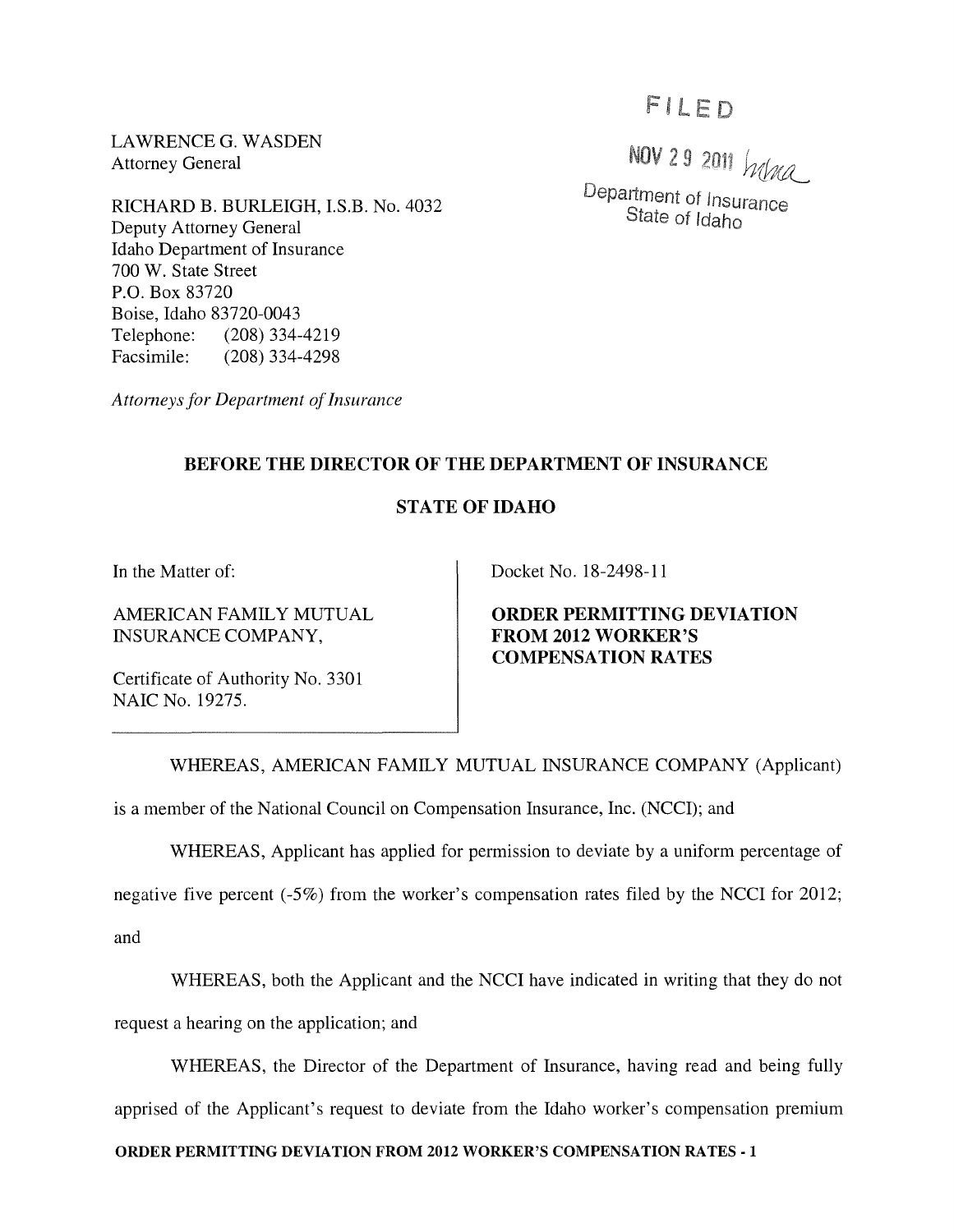rates filed by the NCCI for 2012, has determined that the requested rate deviation is justified;

NOW, THEREFORE, IT IS HEREBY ORDERED that, pursuant to Idaho Code § 41- 1614, the Applicant's request for a uniform percentage deviation of negative five percent (-5%) from the worker's compensation rates filed by the NCCI for 2012, exclusive of terrorism rates, is GRANTED. This deviation from the Idaho worker's compensation premium rates filed by the NCCI for 2012 shall take effect January 1, 2012, and shall remain in effect for one year from that date unless terminated sooner with the approval of the Director.

DATED this  $\frac{2874}{\text{day}}$  of November 2011.

STATE OF IDAHO DEPARTMENT OF INSURANCE

WILLIAM W. Director

## NOTIFICATION OF RIGHTS

This is a final order of the Director. Any party may file a motion for reconsideration of this final order within fourteen (14) days of the service date of this order. The agency will dispose of the petition for reconsideration within twenty-one (21) days of its receipt, or the petition will be considered denied by operation of law. *See* Idaho Code § 67-5246(4).

Pursuant to Idaho Code §§ 67-5270 and 67-5272, any party aggrieved by this final order or orders previously issued in this case may appeal this final order and all previously issued orders in this case to district court by filing a petition in the district court of the county in which:

- i. A hearing was held,
- ii. The final agency action was taken,

iii. The party seeking review of the order resides, or operates its principal place of